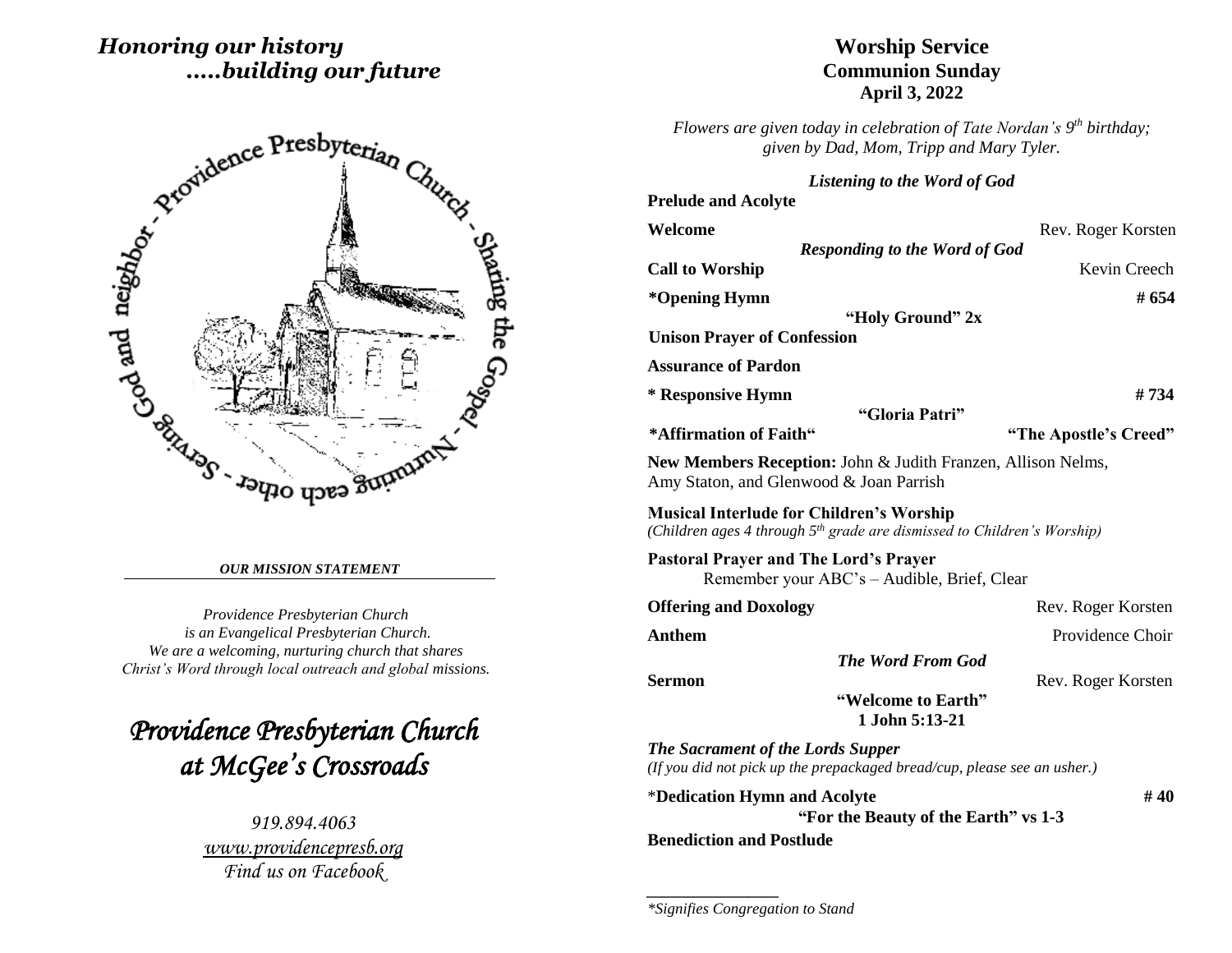#### *For safety/security, no exterior doors will be propped open during service and all doors will be locked during the 11:00 am service.*

*The Sanctuary will be available during the Easter Sunday Service for you to come and enjoy a live broadcast.*

**The Congregational Care Committee supplies Prayer Shawls** for anyone who may be in need of physical warmth during the Worship Service. Shawls are located in the entrance. *Please leave the used shawl in your chair and they will be cleaned.*



*A Nursery is offered during Worship Services for infants – 3 year olds. Children ages 4 - 5 th grade are invited to attend Children's Worship after the Affirmation of Faith.*

*Thank you for placing any discarded bulletins in the blue recycle bin.*

#### *Weekly Statistics*

| 2021 General fund Receipts through December \$344,405.67 |  |
|----------------------------------------------------------|--|
| 2021 General Fund Expenses through December \$293,620.64 |  |
|                                                          |  |
|                                                          |  |
|                                                          |  |
|                                                          |  |
| General Fund Receipts so far for March \$18,234.34       |  |
|                                                          |  |
|                                                          |  |
|                                                          |  |

# **PRAYER LIST OF JOYS AND CONCERNS**

**JOYS:** Let the peace of Christ rule in your hearts, to which indeed you were called in one body. And be thankful. Colossians 3:15 ESV

## **CONCERNS:**

## **Members of the Providence Family in Long-Term Care: Chic (Charles) Folkman, Marilyn Johnson**, and **Bobbie Langdon.**

### **Persons Living with Cancer, including:**

**Lindsey Barber,** *(Davidsons');* **Scott Barnes, Heather Benson,** *(Christiane Wright);* **Joanne Boyle,** (*Bob Zattiero);* **Lisa Bradshaw***,* **Dede Bumgarner***, (B. Davidson);* **Shepherd Byrd,** *(Brenda Byrd);* **Paula Coates, Willa Bea Coates,** *(A. Benson);* **Tabitha Collier, Pam Denning,** *(Carolyn J.);* **Consuelo Hawkins,** *(Sue Bryant);* **Sylvia Holbrook,** *(C. Johnson)*; **John Husuley,** *(C. Johnson);* **Teresha McChann,** *(Bob Reed);* **Ryan Newnam, Bill Rice,** *(C. Johnson);* **Andrew S.**, *(Sonderfan);* **Carol Sawyer,** *(Ray Sawyer);* **Thomas Stephenson,** *(Haley Jones);* **Mike Stropich,** *(Shawn & Rev. Nadia),* **Cindy Zattiero,** *(Bob Zattiero).*

#### **Persons with Ongoing Health Concerns, including:**

**Debbie Bender and John***, (M. Lambert);* **Dean Benson,** *(Beck);* **Heidi Berggren and Family,** *(Doug S.);* **Worth Bowman, Ronnie Boyd,** *(M. Lambert);* **Evelyn Burdette, Joey Crocker, Junior Cassidy,** *(E. Newnam);* **Don Cox's father,** *(Chas & Brittany Davidson);* **Ricky Denning, Paula Elliott,** *(S. Bryant);* **Richard Embrey, Norma & Charles Evans,** *(C. Johnson);* **Chic & Mary Lou Folman, Pat Forren; Ronda Fullenkamp,**  *(Rick & Margie Taylor);* **Brian Guy,** *(Patsy Bowman);* **Keith Hamilton,** *(Mott);* **Willie Hardison,** *(Carol Sawyer);* **John Harris,** (*A. Jones)*; **Karen Brian Johnson,** (*Don Dupree);* **Tonya Johnson,** *(EPC, Galatia PC);* **Jordan Kefauver,** *(B. Jones):* **Jonathan Kershaw, Laura Kershaw,** *(Jonathan & Carole Kershaw);* **Becky Kleaver, Harley Kremer***, (Andrea Jones);* **Cathy Maddux, Ray Manuel,** *(Nadine Reed);* **Bill Massey,** *(Bob Reed);* **Ken McGee***, (A. Benson);* **Elsie Nederhoff,** *(L. Roberts);* **Daphne Noles***; (Christiane Nooney),* **Mary Tyler Nordan***, (Nordans);* **David Penny,** *(A. Nelms);* **Ed & Lou Penny, Mary Powell, Caleb Reese,** (*A. Jones);* **Lycia Reese,** *(A. Jones);* **Jim Ricker,** *(Newnam's);* **John Rogers***,* **Marty Smith, Peggy Smith,** *(J. Mott);* **Mitch Sonderfan***, (D. Sonderfan);* **Southers, Ann K. Stephenson, Joseph Stewart,** *(Kathy Wood);* **Charles Tadlock,** *(P. Collier);* **Jean Yeager,** *(Rich Lambert);***Calvin Younts, Eva Younts,** *(Nadine Reed); and* **Carolyn Zattiero***.*